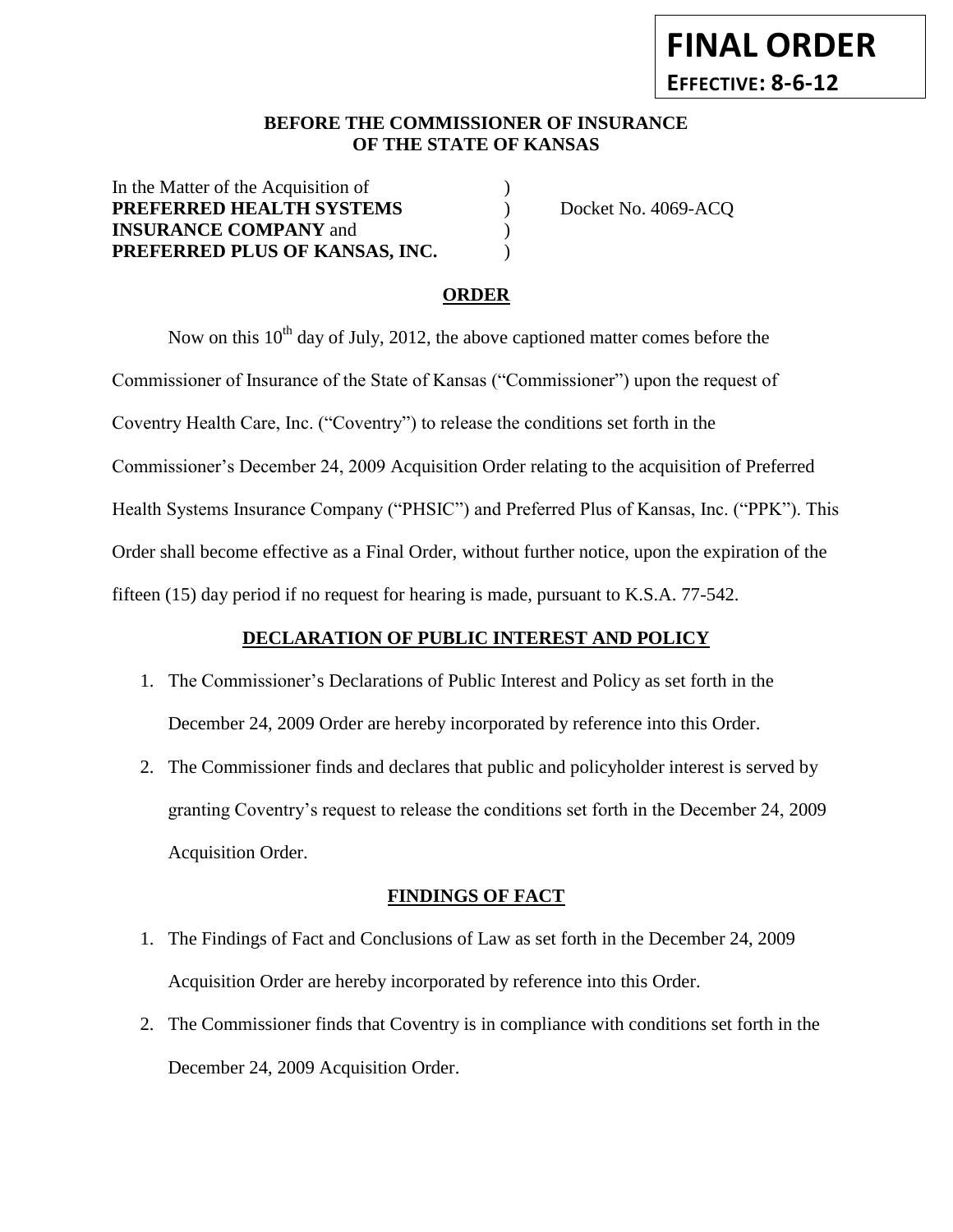- 3. The Commissioner finds that Coventry has agreed to voluntarily submit quarterly reports in the same manner as set forth in Section 1 A. and B. of the December 24, 2009 Acquisition Order.
- 4. The Commissioner finds that public and policyholder interests are hereby served by releasing Coventry from the conditions set forth in the December 24, 2009 Acquisition Order.

# **IT IS THEREFORE ORDERED BY THE COMMISSIONER OF INSURANCE THAT:**

- 1. The conditions set forth in the December 24, 2009 Acquisition Order are hereby released without further restriction.
- 2. The Commissioner retains jurisdiction over the subject matter of this proceeding and over the parties for the purpose of entering such further order(s) as may be deemed proper.

## **IT IS SO ORDERED THIS \_\_17th\_\_ DAY OF JULY, 2012, IN THE CITY OF TOPEKA, COUNTY OF SHAWNEE, STATE OF KANSAS**



\_/s/ Sandy Praeger\_\_\_\_\_\_\_\_ Sandy Praeger Commissioner of Insurance

\_/s/ Zachary J.C. Anshutz\_\_ Zachary J.C. Anshutz General Counsel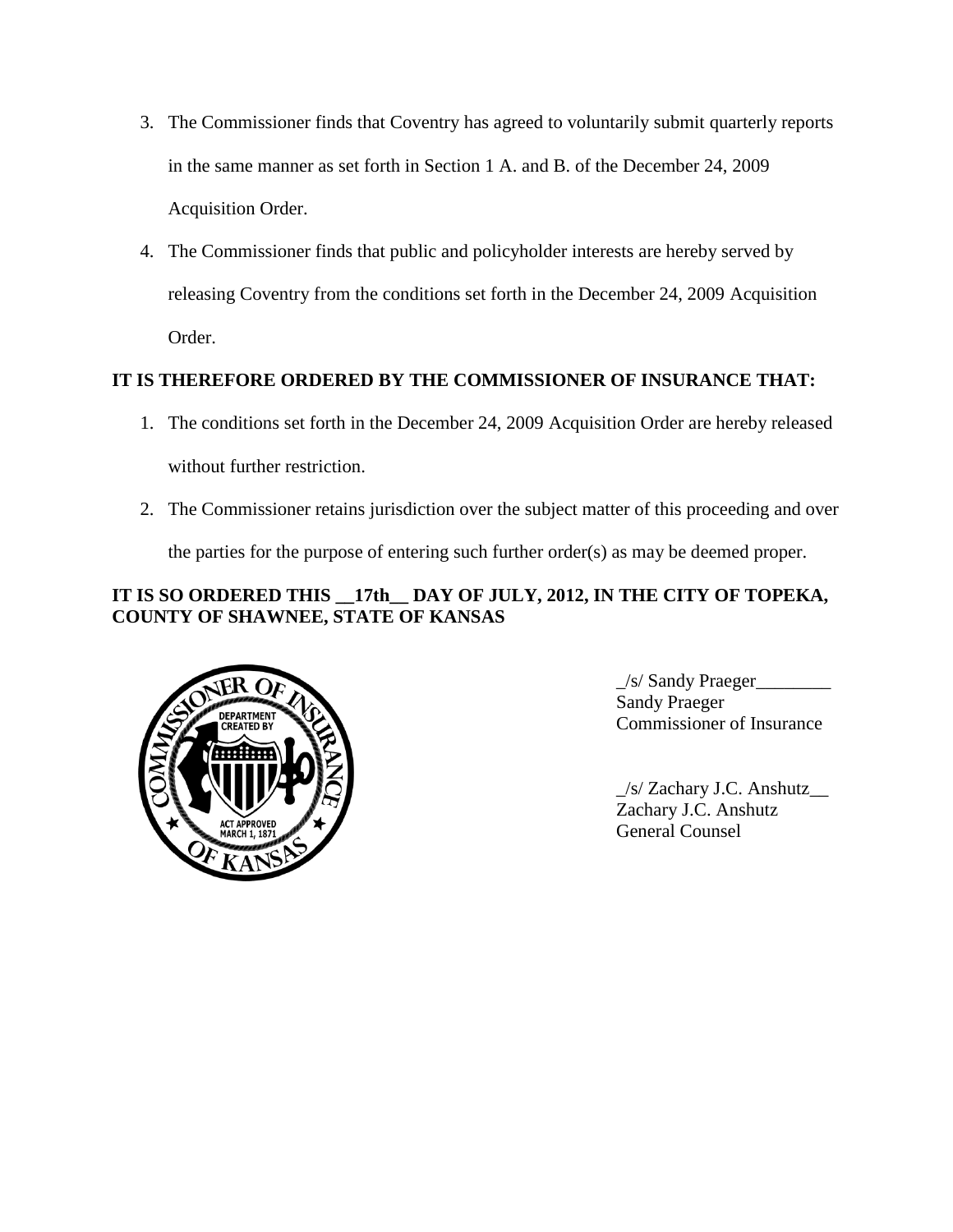#### **NOTICE OF RIGHTS**

Coventry Health Care, Inc. ("Coventry") is entitled to a hearing pursuant to K.S.A. 77- 537 of the Kansas Administrative Procedures Act. If Coventry desires a hearing, it must file a written request for hearing with:

Zachary J.C. Anshutz General Counsel Kansas Insurance Department 420 S.W.  $9<sup>th</sup>$  Street Topeka, Kansas 66612

This request must be filed within fifteen (15) days from the date of service of this Order. If Coventry requests a hearing, the Kansas Insurance Department will notify Coventry of the time and place of the hearing and information on the procedures, right of representation, and other rights of the parties relating to the conduct of the hearing, before commencement of the same.

If a hearing is not requested in the time and manner stated above, this Order shall become effective as a Final Order upon the expiration of time for requesting a hearing, pursuant to K.S.A. 77-613. In the event Coventry files a petition for judicial review, pursuant to K.S.A. 77- 613(e), the agency officer to be served on behalf of the Kansas Insurance Department is:

Zachary J.C. Anshutz General Counsel Kansas Insurance Department 420 S.W.  $9<sup>th</sup>$  Street Topeka, Kansas 66612